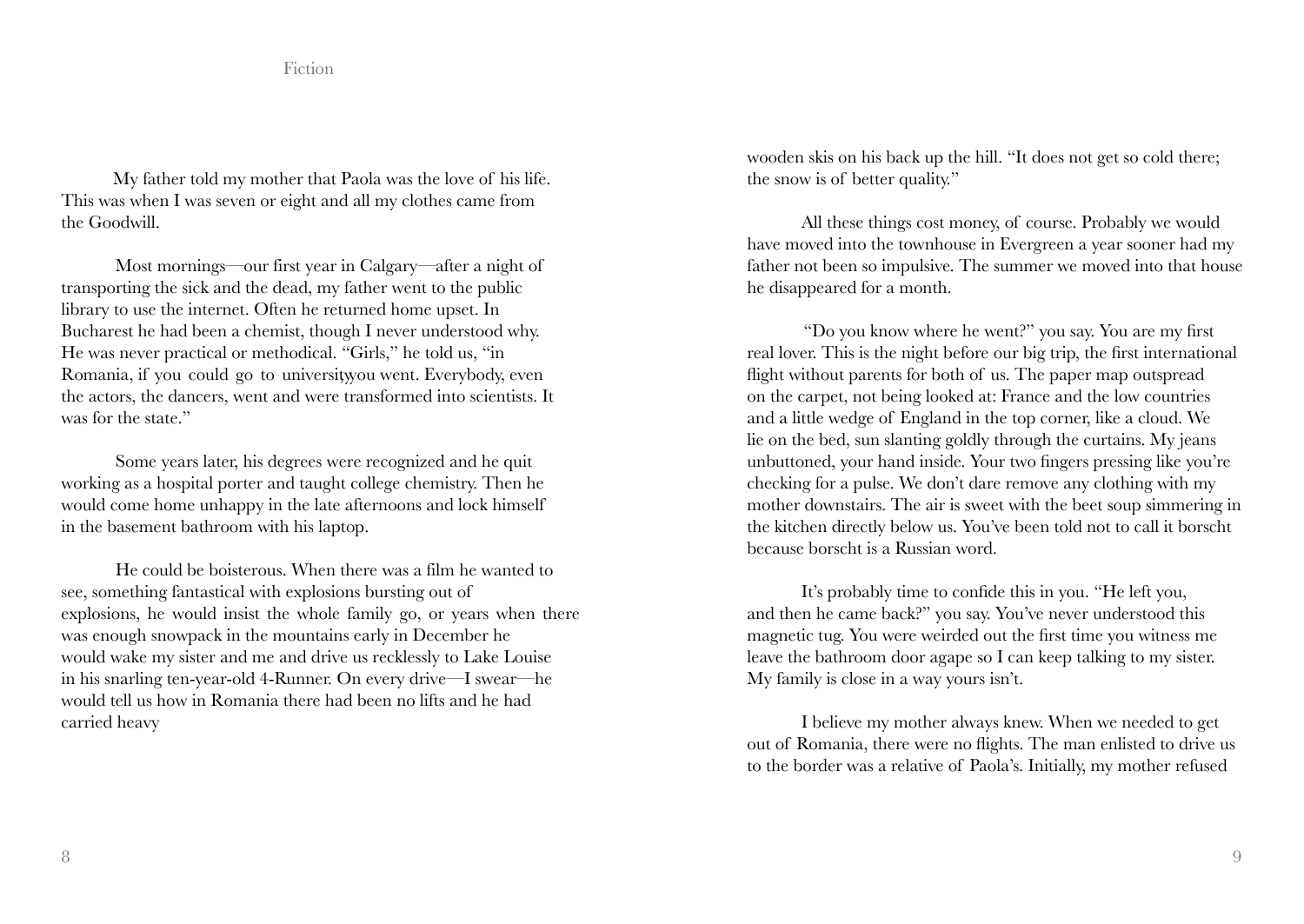to go; she wouldn't take charity from that woman, she protested. From there we took a bus to Budapest. All I remember of that city is the bus halted in traffic on a wide boulevard, and on the median a woman was standing, totally naked, waving at drivers. She stood on a cement pedestal where there should have been a statue, and may recently have been. Many countries were taking down their bronze Lenins and Stalins. She waved at us, and my sister and I waved back until my mother covered our eyes with her fingers.

 "In the eighties there were so many secret police," he would say, "kids in love were the only people who could sneak around without being disappeared." Paola was the same age as my father, but went to a different school in Timişoara. They met clandestinely in shops or public parks. They hitched rides into the hills and hiked to old monasteries, collected mushrooms. My father knows the Romanian, Latin, and English names for all wild flowers.

Paola's relatives were connected. She had an uncle or a second cousin who was close to the Çeauşescus. Her place at university was assured. So my father had to study hard, even the sciences—which he did not care for—so that he might earn himself a place at the same university in Cluj Napoca. His exams and his own father's position gained him a spot at a local institute. His parents hated anyone who wormed their way into the party elite. But Toma, my father, chose to wait a year and retake the exams.

People were being encouraged to marry and reproduce. There were posters and murals in every village: Çeauşescu watching over children playing, Çeauşescu smiling down at mothers clutching infants. Paola's parents would never let her marry someone so lacking in connections. The same week he received his acceptance letter, he heard Paola had married some official at the Directorate for Internal Security.

Eugen the Brute, we called him. They came for dinner a few times when I was small. All I recall is that Eugen seemed to be always in the act of drinking țuică or refilling his glass. He only poured one finger at a time, and then he would tip his head back and mutter "Salud," without any inflection, as though this were another joyless, time-filling activity. In my recollections of these visits, Paola is somehow larger than my mother, even though she is probably shorter than I am now. But maybe it was because I was used to being smushed against every part of my own mother's body, knew the warmth and the give of her, while Paola was a glamourous apparition in so much scent it was like a miasma around her. I remember brushing against Paola's shiny dress in the dark hallway. It seemed to give off a dim light, like when my father showed me Mars through a telescope, but when I at last touched it, it felt rough and somehow counterfeit. Paola looked down and thoughtlessly stroked my cheek.

After the Çeauşescus were shot we heard gunshots for several days, and then other party higher-ups took over. Few of Paola's connections fared well after the revolution. This is what my parents had hoped for, the death of that motherfucker (a cherished English word my father reserves almost exclusively for Çeauşescu), and yet the new regime was uncertain and just as perilous. My father's English was proficient enough for Canadian Immigration; my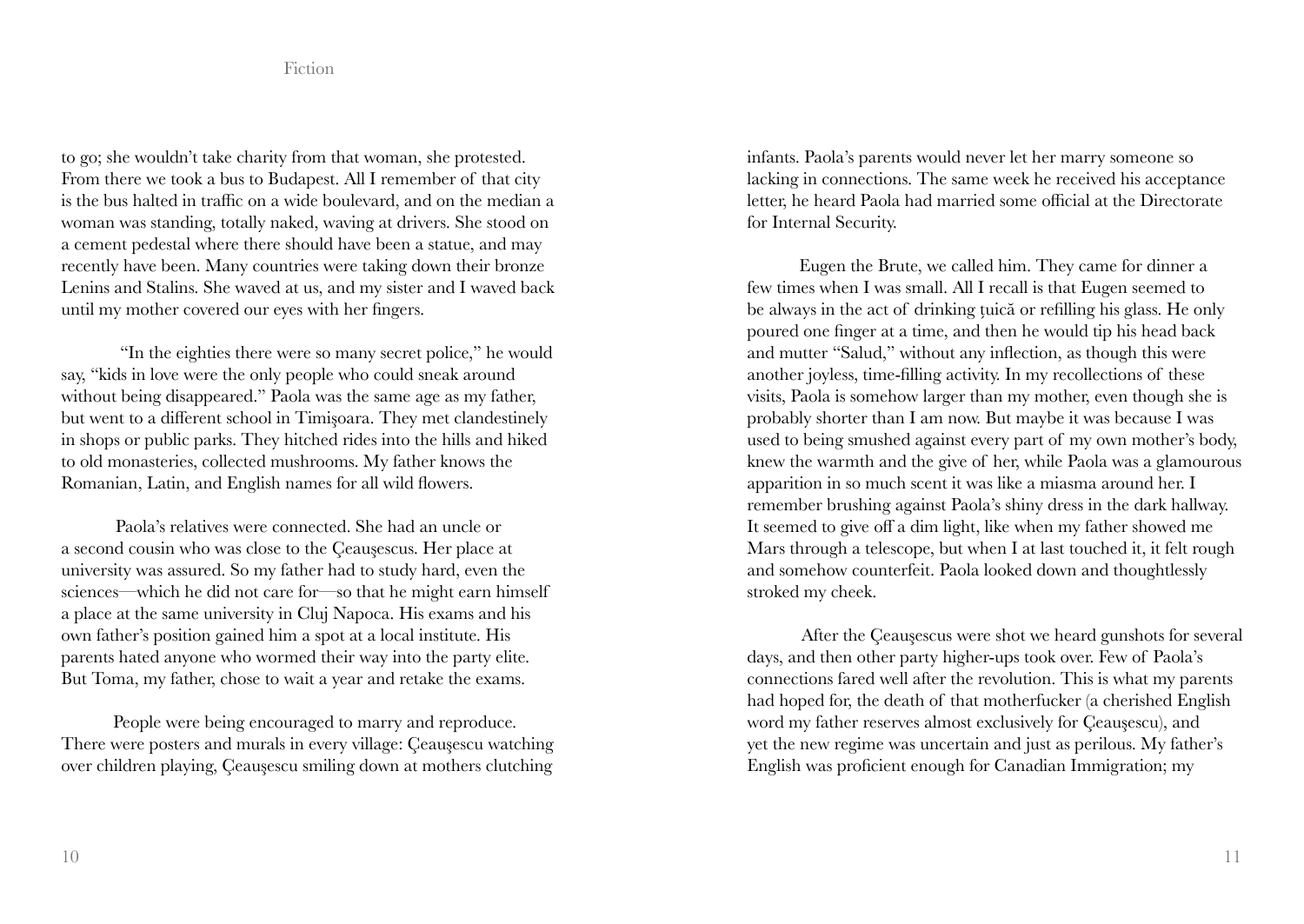mother's still would not be. A distant cousin lived in Edmonton, so that's where we started out. After four months sleeping on the floor of his apartment—during which my parents would slip out to the balcony to argue—we took a gleaming new bus down to Calgary.

Paola fled Eugen and emigrated. She must have landed in Vancouver the summer I turned ten, because that's when my father left us for the first time.

"North Americans and Eastern Europeans are the same," my father said.

You must remember this night: It was Easter and my mother cooked lamb. You couldn't get good lamb in Canada, my father commented. He delivered criticisms like that, always a thing that was out of her control. He was a paper boat tossed by whatever feeling took him in a given moment.

"They are the same," he went on, "because both are ascendant. Western Europe is in decline. Crumbling. Here—and in Romania, in Poland, in Hungary—we are building up new things."

You opened your mouth to disagree—seldom a good idea with my father. You said something about fascists taking over Hungary. He allowed this, feigned mature consideration of your ideas, until you slipped in a dig at the Conservative Party.

"I came to this country, and they have more than one party here, so I vote for the furthest thing from socialism. I hate socialism. So why not the right?"

"Toma, you are just like the Communists," said my mother. Fifteen minutes or so had passed since he insulted the lamb. That was how my mother took revenge. "You see the Conservatives are what the public supports here, powerful people give them money, so you vote for them." You grinned, probably not for anything she said but because you think my mother sounds like Count von Count on Sesame Street. "They're almost Americans."

"You want to be ruled by United Nations?" my father parried. "It'll be worse than Romania when the EU came in. They put fences around everything."

"You blame the European Union for every single thing in Romania," my mother chided. In some languages the u in Europe is a v, and that's how she pronounces it. "Before that we lived in fear of the Communists. You think the years in the middle were so good? They were criminals."

"You weren't even there. We moved to this townhouse with fucking aluminum siding."

 "It could be worse," my mother let her fork clatter onto her plate. "We could have moved to America. I, for one, do not enjoy their sort of culture. Their movies, they are the worst. Always everything must have a happy ending."

It was at the university in Cluj that my folks met. "Sometimes this is how love occurs," my father told me when I was thirteen. "The universe puts you in the right place." He was agnostic about most things, but in this he believed.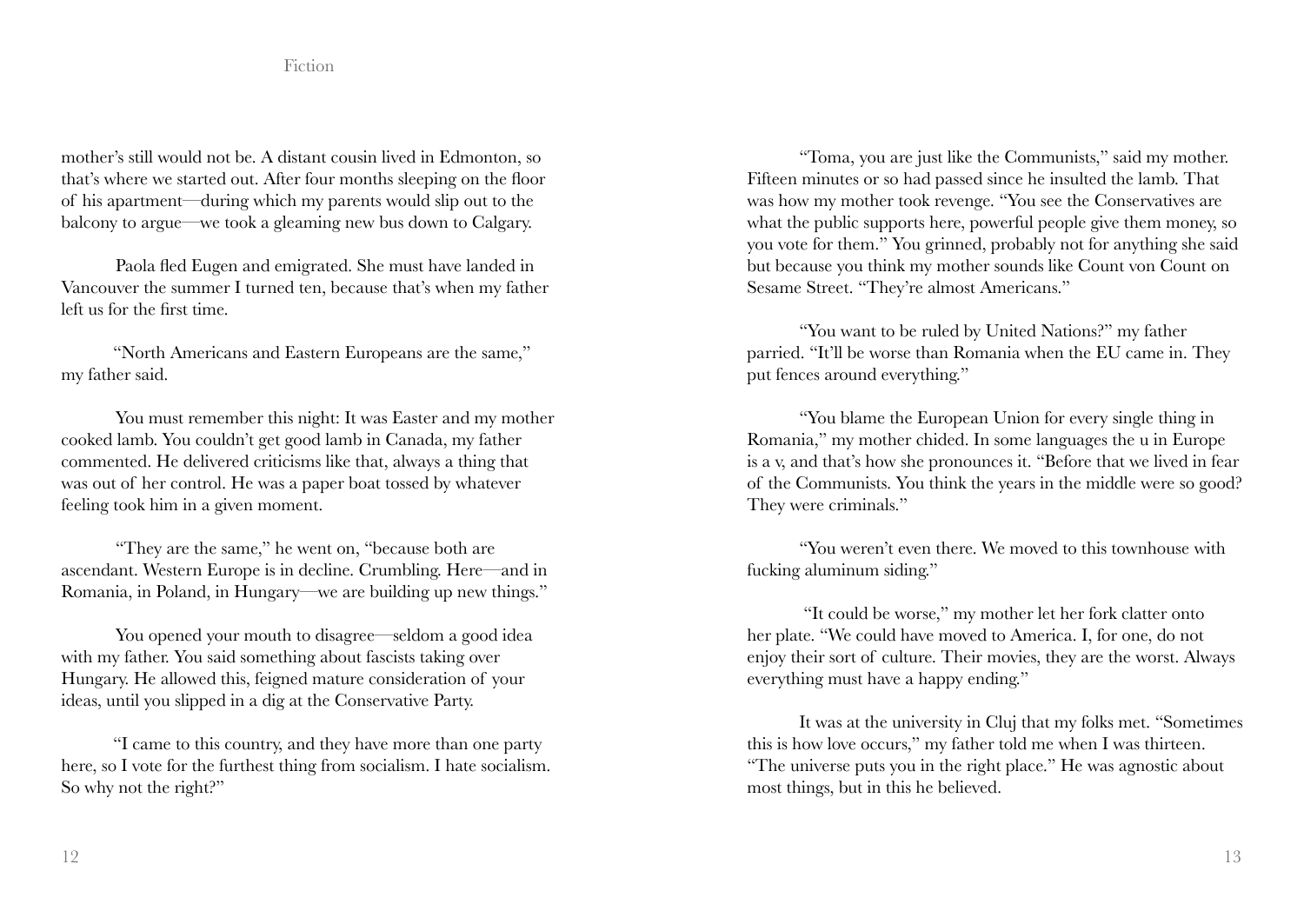My mother did not meet people easily or actively. Her evenings were spent in the library, where she took in not only the required Chemistry but whatever French or Russian novels had eluded censorship. These languages Miruna absorbed when she was young and optimistic about the world. English she never had the desire to master.

My father began hanging around outside her classes to talk to her. Hours were spent at the library, hardly studying. This I'm sure you can understand. He still loved Paola, but he was a desirable young man. Miruna grew up in an apartment block in Bucharest, and had not ever been skiing or mushrooming. When at last she agreed to go out with him, she was so receptive to everything he said. Miruna shared his and his parents' rancour for the party. He loved being listened to like that.

After one term Paola left school and married Eugen. There were rumours of a pregnancy. My father even suspected it was his. If it were, perhaps Eugen would divorce her. Whether she had taken an abortifacient, or had miscarried, or had never been pregnant to begin with, no baby came. He told me this in his version of "the talk," which consisted of this story and the warning, "Don't get pregnant until you have a university degree."

Toma and Miruna were married the summer before their final year, his parents travelling to the ceremony held at a municipal office in Cluj. She already owned a modest wedding dress. She had been engaged before.

Both graduated with degrees in Chemistry. He taught her to identify mushrooms and wildflowers; she introduced him to Dostoevsky and—later, after the revolution—Kundera. For long stretches they were happy with one another. When my sister was old enough to walk they took us to Czechoslovakia once, and in the dark of the hotel room I could hear them making love.

He said he missed us too much to stay away. "Sometimes you go on a long vacation," he explained to my sister. My theory is things just weren't working out with Paola. It had been so many years: how could they have become lovers again so suddenly? And Paola was inured to powerful men. Toma, just as in Romania, could not be all she wanted. It was the same the second time he left us.

"The second time?" you exclaim. How could I love him, you want to know, if he kept doing this? How could my mother readmit him to her life all these times? You are someone who would never cheat. You would do many hurtful things before you'd cheat.

He did his best to be at least a good father. The trouble was that he didn't quite know what that meant. Sometimes he would occupy weeks teaching me the layers of the earth, the names of constellations. Sometimes he would impose discipline on the house. My mother, whose method of discipline was a complex language of sighs, found these periods jarring. The house would take on a martial atmosphere. He concocted chores for my sister and me to do. But he tired of being stern, and would always be the first to rebel against his own authority: driving us to some mountain lake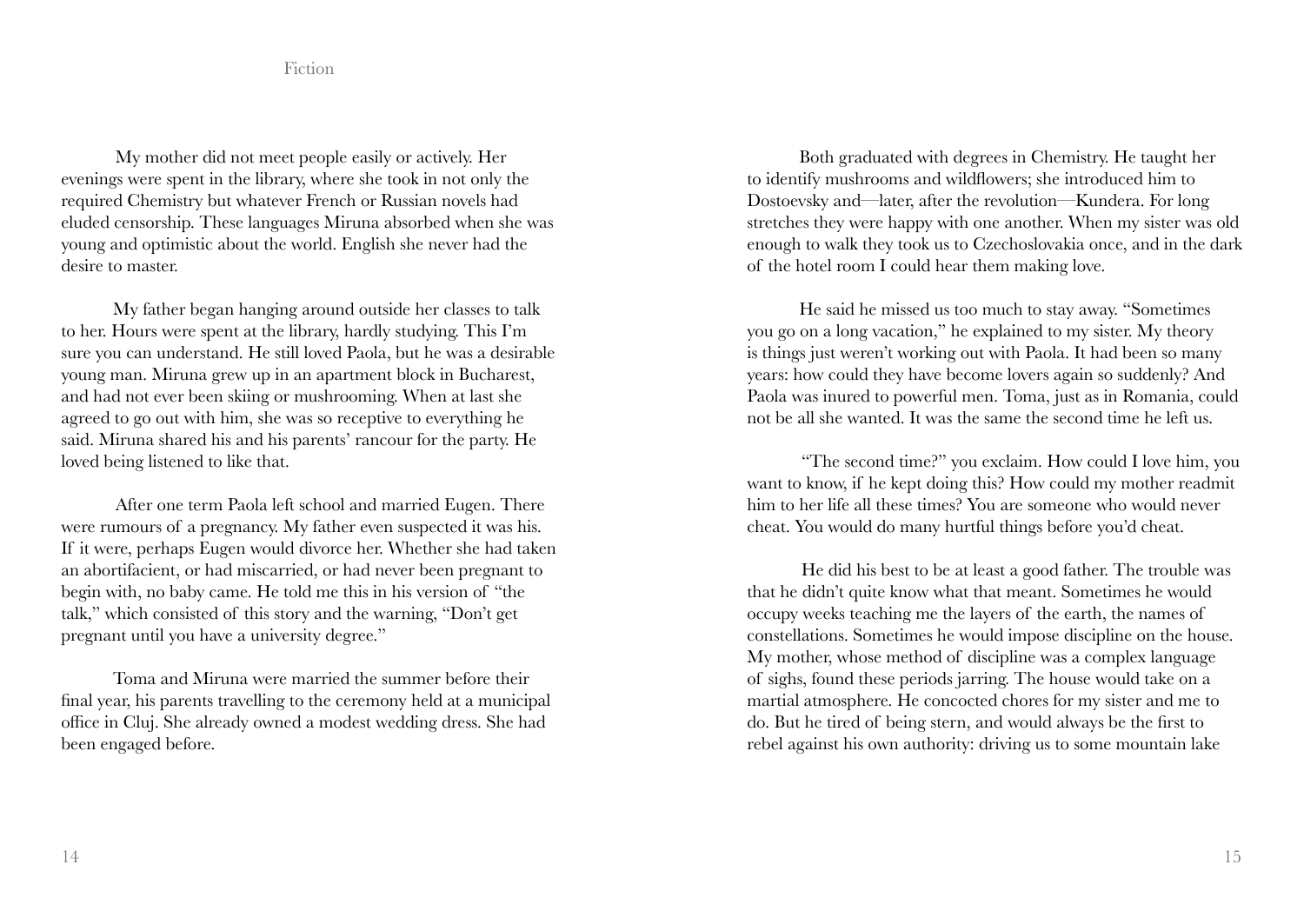or buying a new video game that we would play for days on end, without bathing.

What happened the second time was that Paola relocated to Calgary. There seemed to be many Romanians in Calgary by the time I was sixteen. We were always going to Romanian weddings, and it was at a wedding that I first understood what my father felt for her. He wore a tweed coat, plaid shirt, and a striped tie. My mother had told him several times on the way that you couldn't wear such things together. He looked coldly at her and jerkily shifted the gears of the Toyota. Paola was at the door of the church, tugging on his tie. "Still you don't know how to dress yourself, Toma," she said. He laughed. "I love this tie," he said. "It was a present from one of my daughters." It wasn't. I can't recall if it was a Catholic or an Orthodox wedding—only that for most of the dull service my father had his arm around me. Then he got to his feet, whispered, "Need to piss" (the sibilance audible to everyone), and shuffled to the end of the row. After the couple was married and we were allowed to get up and put on our coats, I stole through the same door my father had. I knew there was something to see.

It was a library or a choir room. There were men's and women's washrooms down this passage and I had already looked under the stall doors of both. I heard my father laughing. There were days of hopelessness, during which he could be interminably silent and there was nothing my mother could do, but such small, pleasing things would cause him to erupt, boyishly and jubilantly and out of proportion to anyone else's happiness. It would have been impossible for him to carry on anything with Paola in secret.

I heard him laugh, then saw her bright skirt. The door was open enough for one eye, and I pressed up to the gap and held my breath. His hands were on her skirt and her hands were keeping it down. His forehead was against hers. They rubbed noses.

"Not even for a wedding you shave?" Paola said, stroking his stubbly cheek.

"It's not even family," he shrugged. "We come to these things so Miruna can speak to other Romanians."

At the mention of my mother's name, Paola looked away. For a second I thought she could see me. But her eyes kept drifting, and I could see everything that was going on behind. She loved him, and yet knew it was impossible—not only because my father wouldn't leave my sister and me for good, but because this bumbling man would never deliver the life she wanted. "I thought you came to the wedding to see me," she joked.

"Yes, that as well," he grinned. "Mostly it was that." He hadn't understood her look as well as I had. They kissed, and it was as though a car had struck me crossing the road. My loyalty that should have been to my mother was smashed out of me, and landed with these two. There was, in that kiss, twenty-two years of being in love with one another and knowing at all times it was doomed. It is against this that I measure the words "in love," and why I don't use them often.

I still hated him for leaving us again. I was sixteen. One of the worst things about growing up with parents who don't get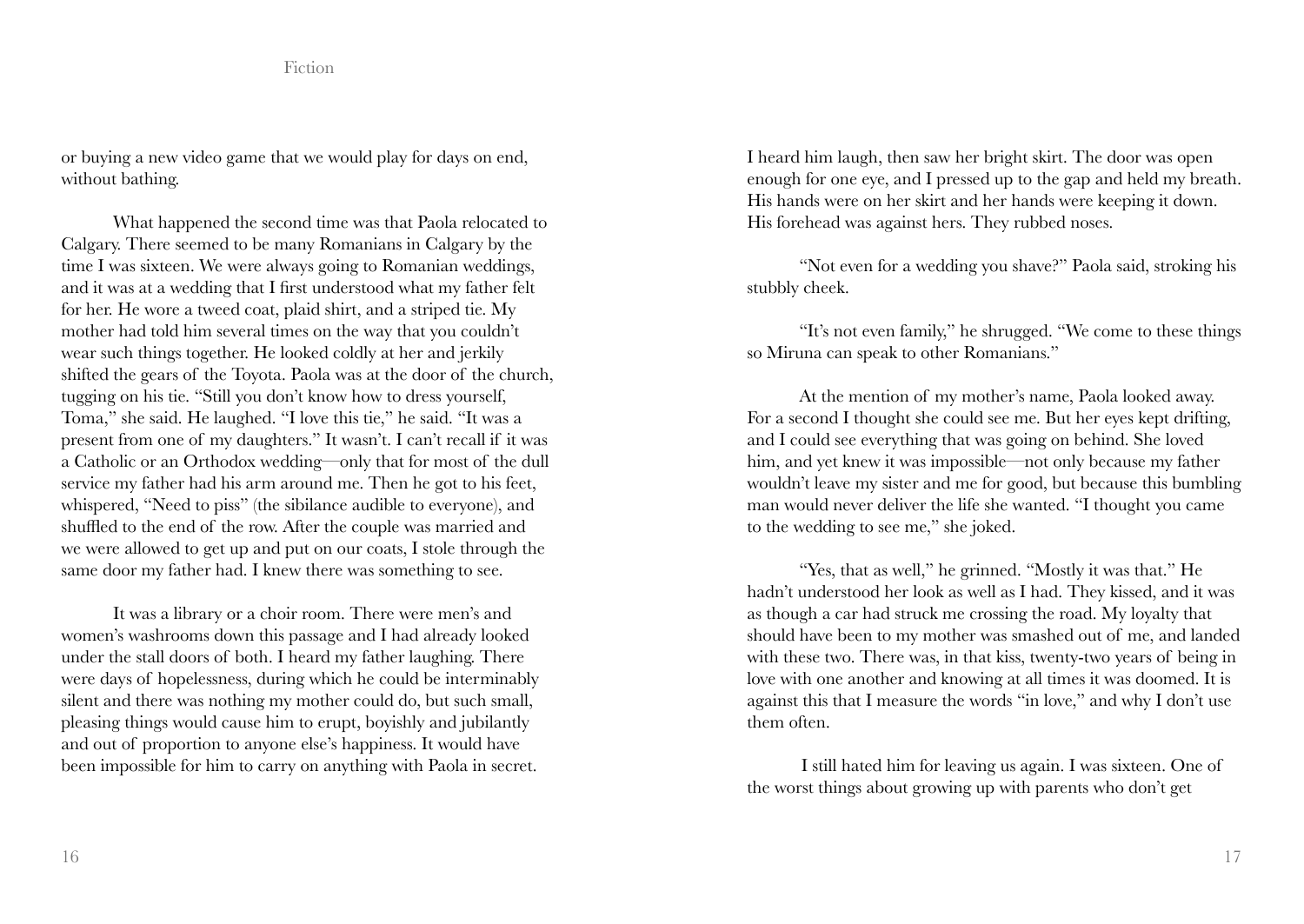along is the age when they stop trying to conceal it from you. My mother drove us to school every day and told us how irresponsible my father was. "Do you know how little he has saved for you to go to university? Better get jobs, both of you. You know, in Europe, university is free. It's much better there I think."

He didn't disappear completely the second time. He would return some nights to fetch clothes or books he wanted. My sister would emerge from her room and hug him. I never did. There was a month or so like this, in which all I knew of him was this rustling and banging in the evenings, the door opening and closing. I didn't know if he had shaved, or if more of his hair had fallen out, or if he looked happier in this new arrangement. When he returned he was desolate. Some months later, over supper, my mother told us she had heard Paola was getting married. She smirked. "He has an oil drilling company." It was her smirk that made me forgive him.

After supper I drive you home to spend a last evening with your parents. They backpacked through Europe in the Nineteen-eighties—never as far as Romania of course. On their recommendations you have most of the trip plotted, what we will see and not see. You have this unblinking assurance about the world and its contents.

You began to see my father differently after I told you a little of Paola. Some of it I told you because I'm afraid something new will happen while we're away. You are who I talk to when I'm afraid, though you sometimes don't seem to want the responsibility.

I think I told you about the night of the field party. I was seventeen. Maybe the story didn't mean anything to you.

I had some friends at the time that neither of my parents trusted. There was a party, out in a field somewhere on the edge of the city. A fire. We drove—mostly in our parents' cars—out over the rutted ground and still-bowed grass. There was drinking, and some kids acting crazier than a drunk person honestly would. The blue and red lights of a police car came bouncing over the field, and everyone who could drove off. In a sudden depression in the ground where I guess never got as much sun, I got the Toyota stuck in mud and melting snow. The police believed I wasn't drunk, but I still needed to have the Toyota winched out of the muck. My mother just wept. I was her daughter, she said, and it hurt not to be able to trust me. Toma sat down beside her. They talked hushedly as I slunk up to my room. From the top of the stairs I saw him stroking her hair. She leaned her head into his chest. I assume he told her only that he would deal with me, and not how he planned to do it. The following weekend, he told me to sit down on the sofa. He returned with a six-pack of beer, and we watched one of the Lord of the Rings movies and drank. "Drinking," he said, "is not such a big thing. You don't have to act like an idiot."

After his second beer he said something I didn't understand: "How can a person be a Buddhist and be always thinking about money?"

I was midway through my second beer, and that was enough courage to ask, "Are you talking about Paola?" I don't know if I'd ever said her name before.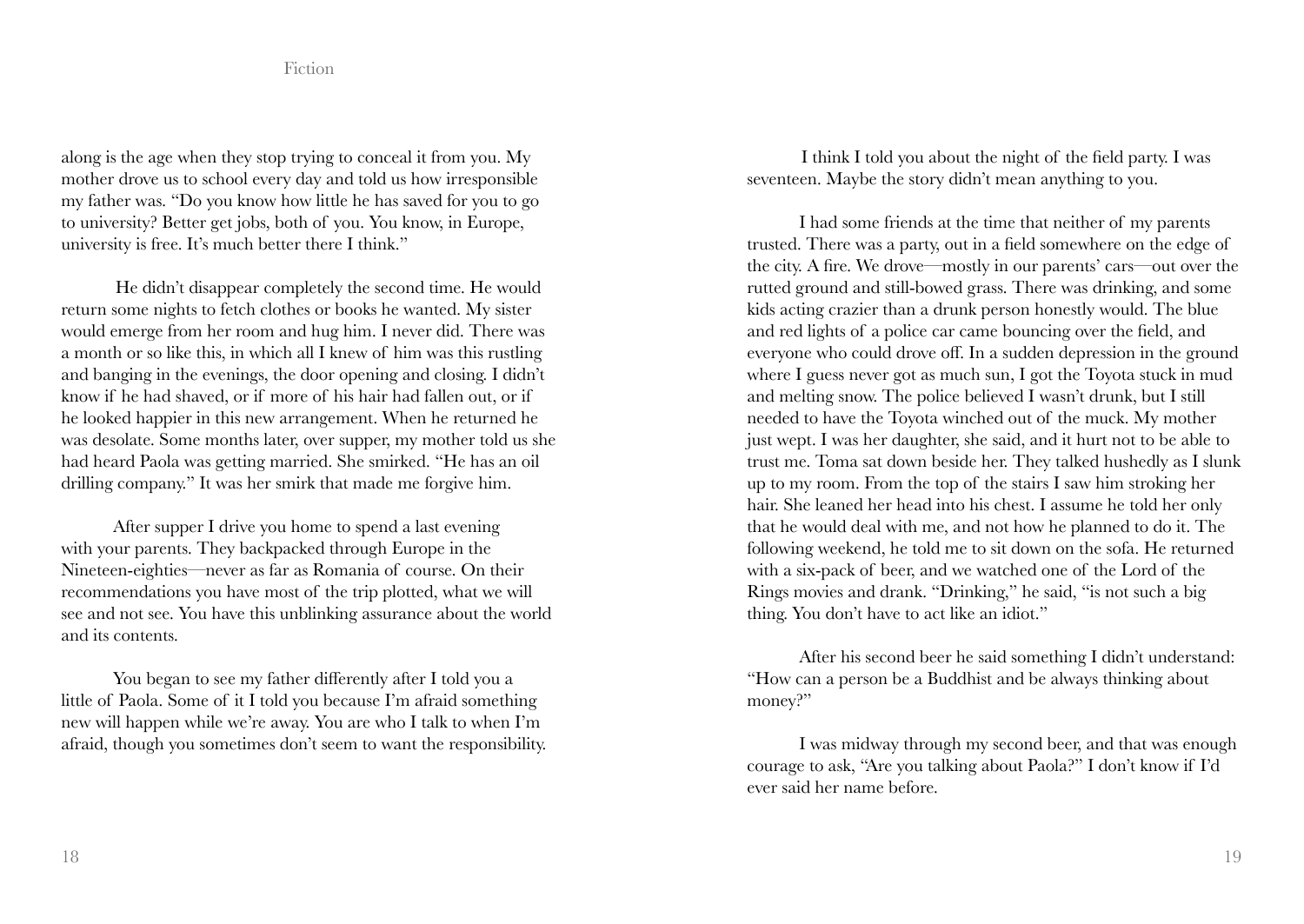"I email her sometimes," he said. "We're very old friends. She reads a lot about Buddhism these days. Won't even eat meat. But still, she lives in this great big house out in Springbank. I have driven past. How is it possible to do both these things?"

After that, when we had people over for supper, I was allowed wine. They had all the same friends, either Romanians or people from the university. From time to time Paola came up in gossip: if she was going to leave the second husband or not.

My parents seemed to settle back into the routine of being with one another. There were weeks when my father slept on a couch in the basement. He claimed it was too hot upstairs. It was clear they hadn't got their story straight because my mother said it was because my father refused to bathe, especially if he was told to. My mother finally found employment. She gave up on chemistry research (more of a language problem than an issue of credentials) and enrolled in a pharmacy course. At first this seemed absurd to us. She hates drugs, won't swallow any pills. "Go away and drink some water," she says to us when we're sick. Apparently this makes her popular with the immigrant women who come to ask her advice. She confirms for them their own wisdom.

My sister was leaving to attend UBC. You and I have discussed moving in if we pass the test of this three-week trip together. Toma has not done anything wild for so long, even with this twenty-year encumbrance of responsibility being cut away. He and my mother are kind to each other. Weekday mornings they eat breakfast together and he drives her to the LRT station.

As we begin the drive to the airport, the three of us are silent but not unusually silent. He's been seeking advice from colleagues about investing, so at first there's nothing odd in the fact that tucked into the netting behind the driver's seat is a book called Introduction to Investing in Canada. Pages bend as I tilt the book to see the one behind it: Basic Teachings of the Buddha.

"It's too quiet in this car," he booms, grinning back at us. Did he see me looking at his books? "Want some music?"

"What kind of music?" you ask.

"Do you know the Clash?"

"Haven't listened much," you mumble.

"On second thought, I don't know if you would appreciate them. We used to hear them sometimes on illegal radio stations.

How about a philosophical question?" He continues as if we've agreed. "You two are in love, yes? Do you think it's possible to be in love with more than one person?"

"Well," you begin academically, "there are different kinds of love." You won't meet his eyes in the rear-view, instead looking out behind me on the green of the roadside.

My father ignores you. "I think you must choose one. What good is it to be in love and not be with that person?"